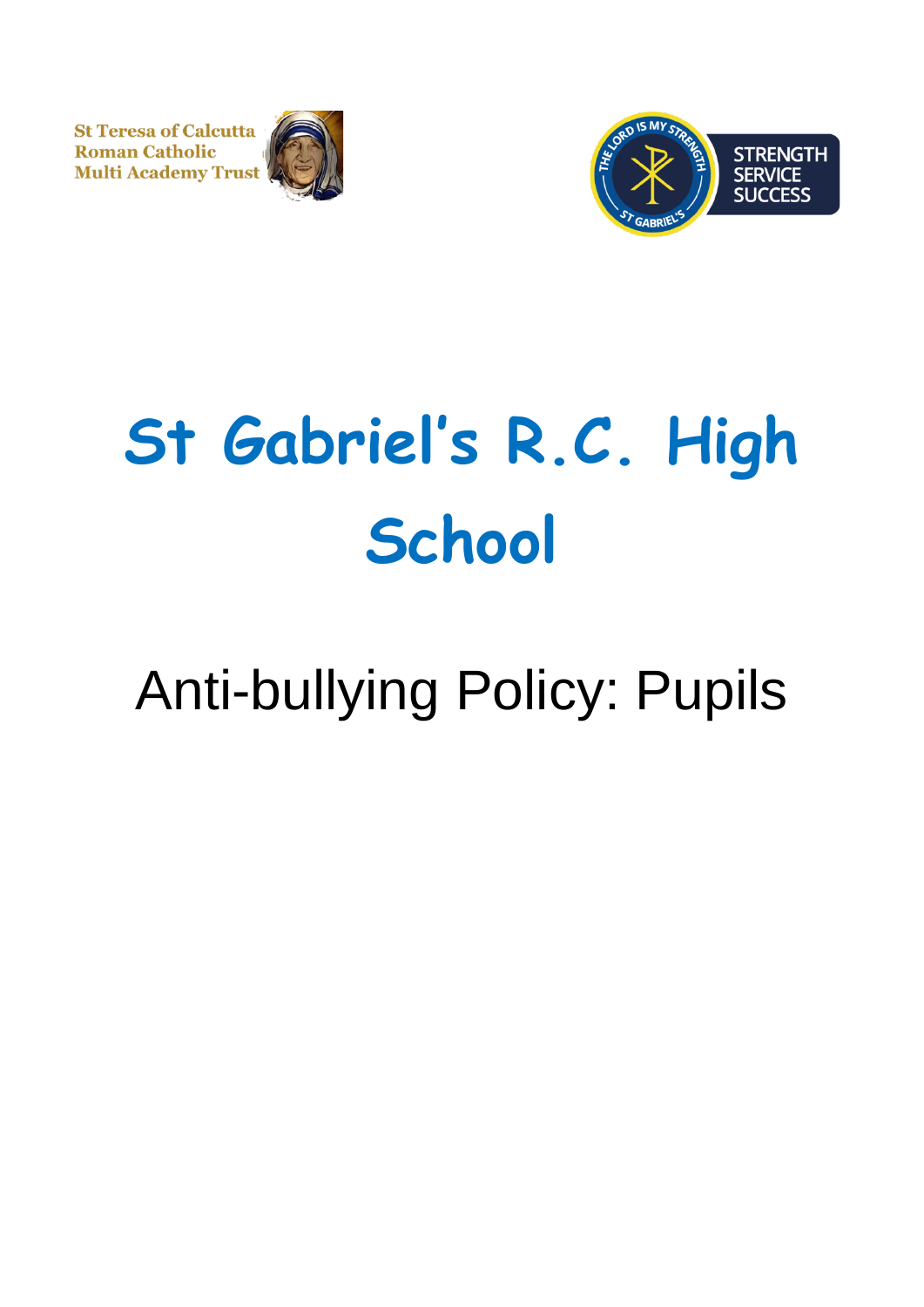# **Contents:**

#### **[Statement of intent](#page-2-0)**

- 1. **[Legal framework](#page-3-0)**
- 2. [Definition](#page-3-1)
- 3. [Types of bullying](#page-4-0)
- 4. [Roles and responsibilities](#page-5-0)
- 5. [Statutory implications](#page-6-0)
- 6. [Prevention](#page-7-0)
- 7. [Signs of bullying](#page-8-0)
- 8. [Staff principles](#page-9-0)
- 9. [Preventing peer-on-peer sexual abuse](#page-10-0)
- 10. [Cyber bullying](#page-12-0)
- 11. [Procedures](#page-13-0)
- 12. [Sanctions](#page-14-0)
- 13. [Support](#page-14-1)
- 14. [Follow-up support](#page-15-0)
- 15. [Bullying outside of school](#page-16-0)
- 16. [Monitoring and review](#page-16-1)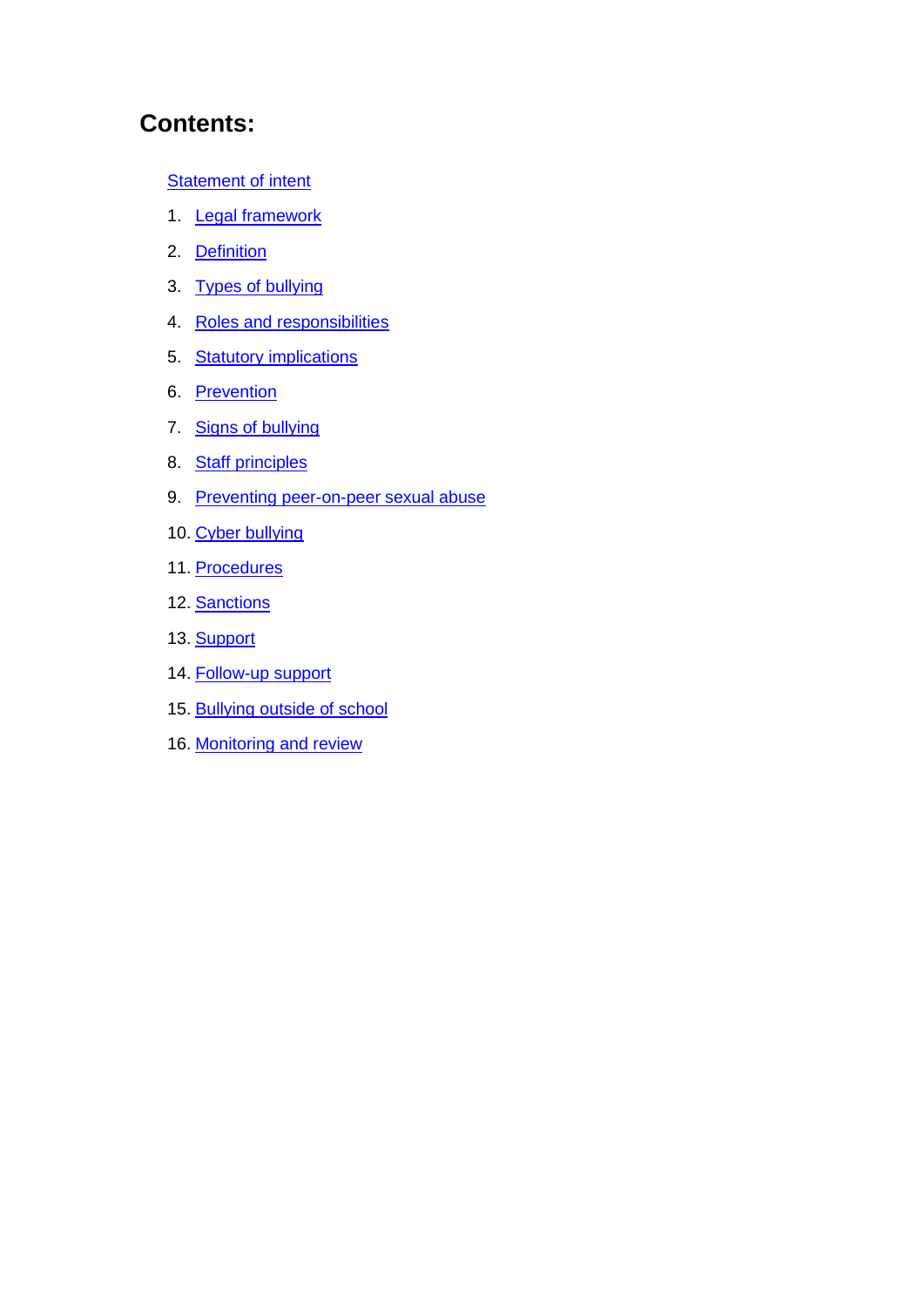# <span id="page-2-0"></span>**Statement of intent**

**St Gabriel's R.C. High School** believes that all pupils are entitled to learn in a safe and supportive environment; this means being free from all forms of bullying behaviour. This policy outlines how instances of bullying are dealt with, including the procedures to prevent occurrences of bullying.

These strategies, such as learning about tolerance and difference as part of the school's curriculum, aim to promote an inclusive, tolerant and supportive ethos at the school.

The Education and Inspections Act 2006 outlines several legal obligations regarding the school's response to bullying. Under section 89, schools must have measures in place to encourage good behaviour and prevent all forms of bullying amongst pupils. These measures are part of the school's **Behavioural Policy**, which is communicated to all pupils, school staff and parents.

All staff, parents and pupils work together to prevent and reduce any instances of bullying at the school. There is a zero-tolerance policy for bullying at the school.

Signed by:

Headteacher Date:

Chair of governors Date: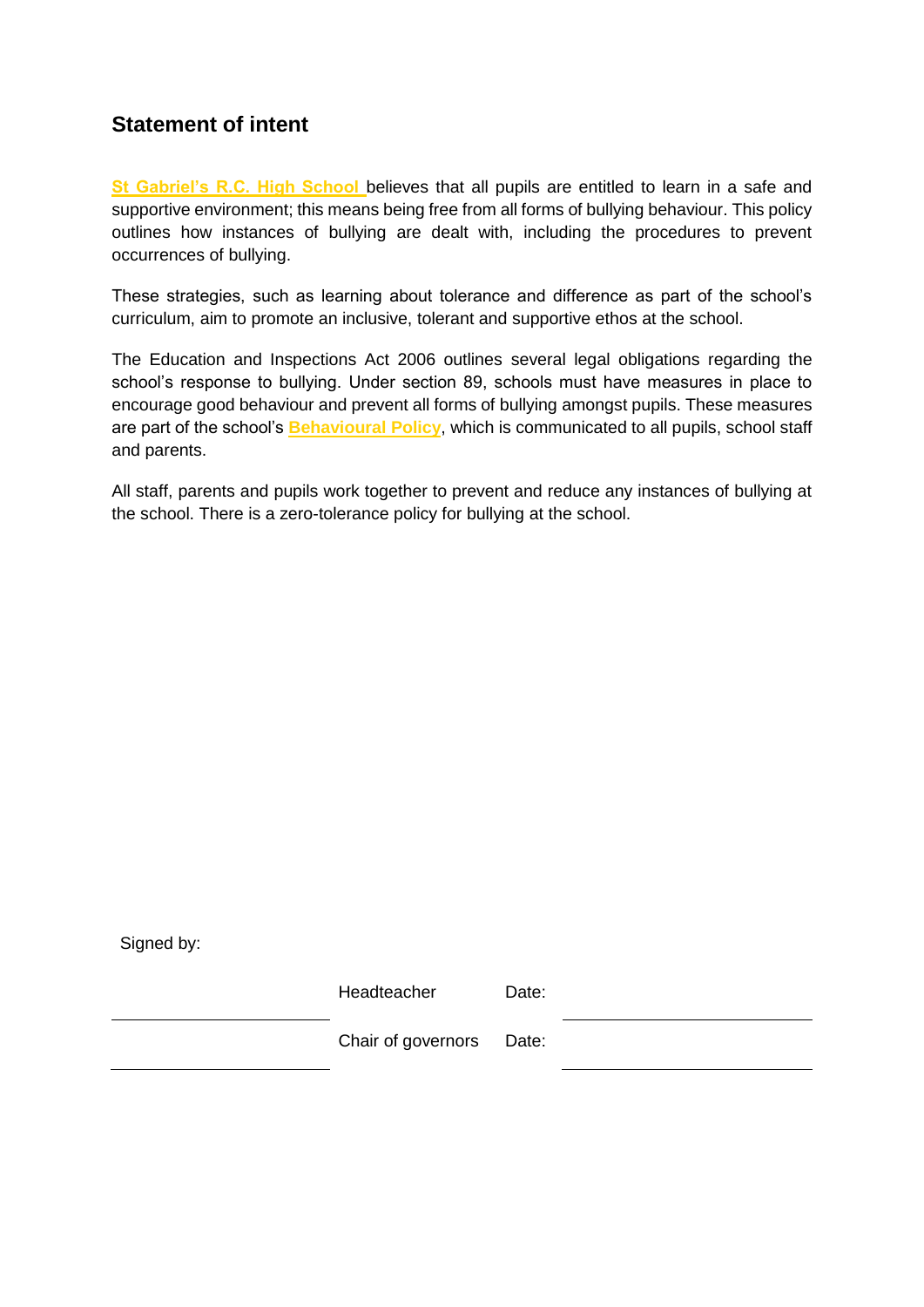# <span id="page-3-0"></span>**1. Legal framework**

- 1.1. This policy has due regard to all relevant legislation including, but not limited to, the following:
	- Education and Inspections Act 2006
	- Equality Act 2010
	- Protection from Harassment Act 1997
	- Malicious Communications Act 1988
	- Public Order Act 1986
	- Communications Act 2003
	- Human Rights Act 1998
	- Crime and Disorder Act 1998
	- Education Act 2011
- 1.2. This policy has been written in accordance with guidance, including, but not limited to:
	- DfE (2017) 'Preventing and tackling bullying'
	- DfE (2018) 'Sexual violence and sexual harassment between children in schools and colleges'
	- DfE (2018) 'Mental health and wellbeing provision in schools'
	- **[New]** DfE (2020) 'Keeping children safe in education'
	- **[New]** DfE (2020) 'Sharing nudes and semi-nudes: advice for education settings working with children and young people'
	- 1.2.1. This policy operates in conjunction with the following school policies:
		- **Behavioural Policy**
		- **Cyberbullying Policy**
		- **Child Protection and Safeguarding Policy**
		- **Social, Emotional and Mental Health (SEMH) Policy**
		- **Searching, Screening and Confiscation Policy**
		- **Secondary School RSE and Health Education Policy**

## <span id="page-3-1"></span>**2. Definition**

- 2.1. For the purpose of this policy, "bullying" is defined as persistent behaviour by an individual or group with the intention of verbally, physically, or emotionally harming another person or group.
- 2.2. Bullying is generally characterised by: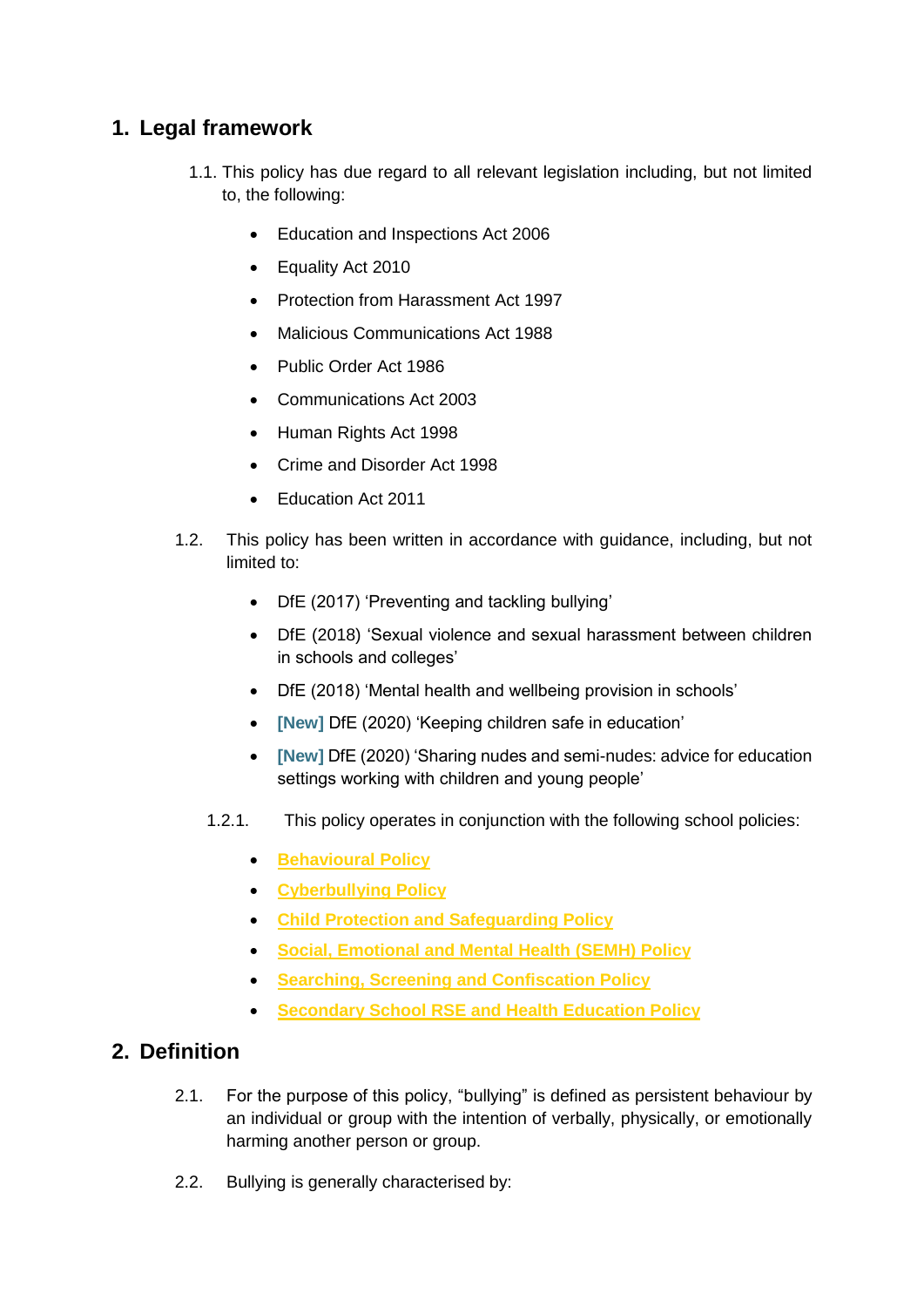- **Repetition**: Incidents are not one-offs; they are frequent and happen over a period of time.
- **Intent**: The perpetrator(s) means to cause verbal, physical or emotional harm; it is not accidental.
- **Targeting**: Bullying is generally targeted at a specific individual or group.
- **Power imbalance**: Whether real or perceived, bullying is generally based on unequal power relations.
- 2.3. Vulnerable pupils are more likely to be the targets of bullying due to the attitudes and behaviours some young people have towards those who are different from themselves.
- 2.4. Vulnerable pupils may include, but are not limited to:
	- Pupils with SEND.
	- Pupils who are adopted.
	- Pupils suffering from a health problem.
	- Pupils with caring responsibilities.

# <span id="page-4-0"></span>**3. Types of bullying**

- 3.1. Many kinds of behaviour can be considered bullying and can be related to almost anything.
- 3.2. Teasing another pupil because of their appearance, religion, ethnicity, gender, sexual-orientation, home life, culture, disability, or SEND are some of the types of bullying that can occur.
- 3.3. Bullying is acted out through the following mediums:
	- Verbally
	- Physically
	- Emotionally
	- Online (Cyber)
- 3.4. **Racist bullying:** Bullying another person based on their ethnic background, religion or skin colour. Racist bullying is a criminal offence under the Crime and Disorder Act 1998 and Public Order Act 1986.
- 3.5. **Homophobic bullying:** Bullying another person because of their actual or perceived sexual orientation.
- 3.6. **Transphobic bullying:** Bullying based on another person's gender identity or gender presentation, or for not conforming to dominant gender roles.
- 3.7. **Sexist bullying:** Bullying based on sexist attitudes expressed in a way to demean, intimidate or harm another person because of their sex or gender. Sexist bullying may sometimes be characterised by inappropriate sexual behaviours.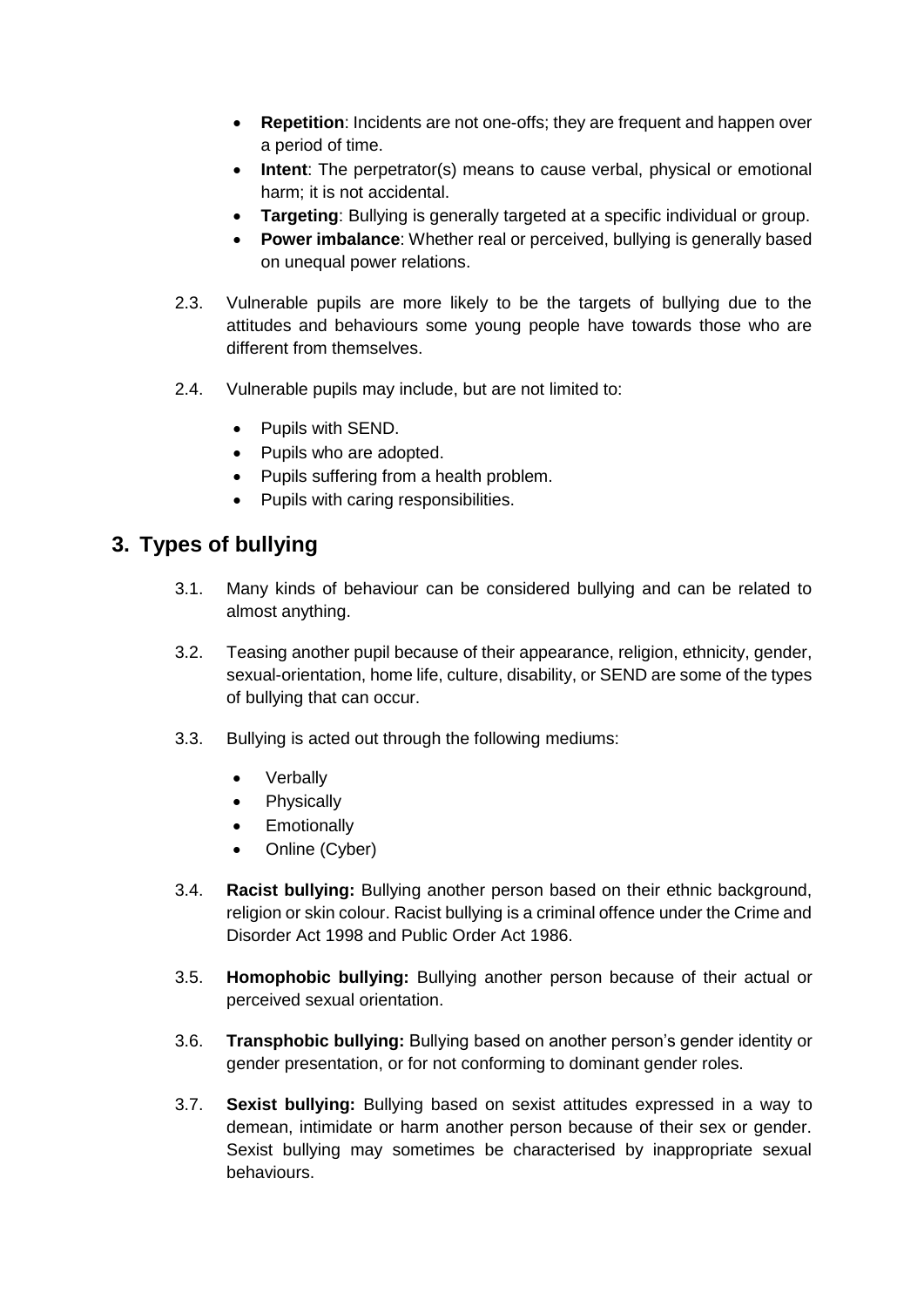- 3.8. **Sexual bullying:** Bullying behaviour that has a physical, psychological, verbal or non-verbal sexual dimension/dynamic that subordinates, humiliates or intimidates another person. This is commonly underpinned by sexist attitudes or gender stereotypes.
- 3.9. **Prejudicial bullying:** Bullying based on prejudices directed towards specific characteristics, e.g. SEND or mental health issues.
- 3.10. **Relational bullying:** Bullying that primarily constitutes of excluding, isolating and ostracising someone – usually through verbal and emotional bullying.
- 3.11. **Socioeconomic bullying:** Bullying based on prejudices against the perceived social status of the victim, including, but not limited to, their economic status, their parents' occupations, their health or nutrition level, or the perceived "quality" of their clothing or belongings.

# <span id="page-5-0"></span>**4. Roles and responsibilities**

- 4.1. The **governing board** is responsible for:
	- Evaluating and reviewing this policy to ensure that it is not discriminatory.
	- The overall implementation of this policy.
	- Ensuring that the school adopts a tolerant and open-minded policy towards difference.
	- Ensuring the school is inclusive.
	- Analysing any bullying data to establish patterns and reviewing this policy in light of these.
- 4.2. The **headteacher** is responsible for:
	- Reviewing and amending this policy, accounting for new legislation and government guidance, and using staff experience of dealing with bullying incidents in previous years to improve procedures.
	- Keeping a [Bullying Report Form](#page-17-0) of all reported incidents, including which type of bullying has occurred, to allow for proper analysis of the data collected.
	- Analysing the data in the bullying record at **termly** intervals to identify trends, so that appropriate measures to tackle them can be implemented.
	- Arranging appropriate training for staff members.

#### 4.3. **Heads of year** are responsible for:

- Corresponding and meeting with parents where necessary.
- Providing a point of contact for pupils and parents, when more serious bullying incidents occur.
- 4.4. **Teachers** are responsible for: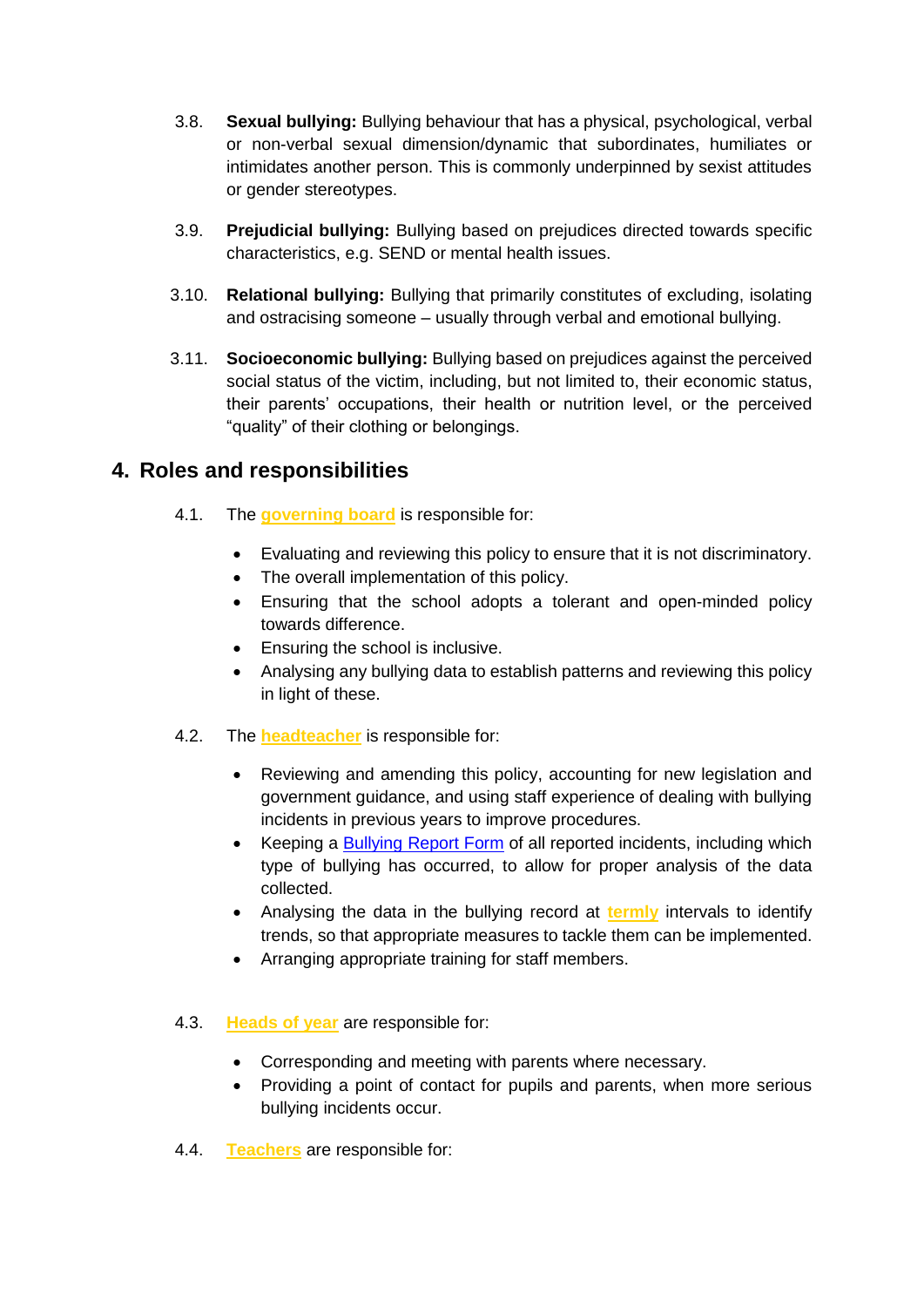- Being alert to social dynamics in their class.
- Being available for pupils who wish to report bullying.
- Providing follow-up support after bullying incidents.
- Being alert to possible bullying situations, particularly exclusion from friendship groups, and that they inform the pupil's **heads of year** of such observations.
- Refraining from gender stereotyping when dealing with bullying.
- Understanding the composition of pupil groups, showing sensitivity to those who have been the victims of bullying.
- Reporting any instances of bullying once they have been approached by a pupil for support.
- 4.5. The **school nurse** is responsible for:
	- Offering emotional support to victims of bullying.
	- Alerting the relevant **heads of year** regarding any incidents of bullying.
- 4.6. Parents are responsible for:
	- Informing their child's **head of year** or **form tutor** if they have any concerns that their child is the victim of bullying or involving in bullying in anyway.
	- Being watchful of their child's behaviour, attitude and characteristics and informing the relevant staff members of any changes.
- 4.7. Pupils are responsible for:
	- Informing a member of staff if they witness bullying or are a victim of bullying.
	- Not making counter-threats if they are victims of bullying.
	- Walking away from dangerous situations and avoiding involving other pupils in incidents.
	- Keeping evidence of cyber bullying and informing a member of staff should they fall victim to cyber bullying.

# <span id="page-6-0"></span>**5. Statutory implications**

- 5.1. The school understands that, under the Equality Act 2010, it has a responsibility to:
	- Eliminate unlawful discrimination, harassment, victimisation and any other conduct prohibited by the act.
	- Advance equality of opportunity between people who share a protected characteristic and people who do not share it.
	- Foster good relations between people who share a protected characteristic and people who do not share it.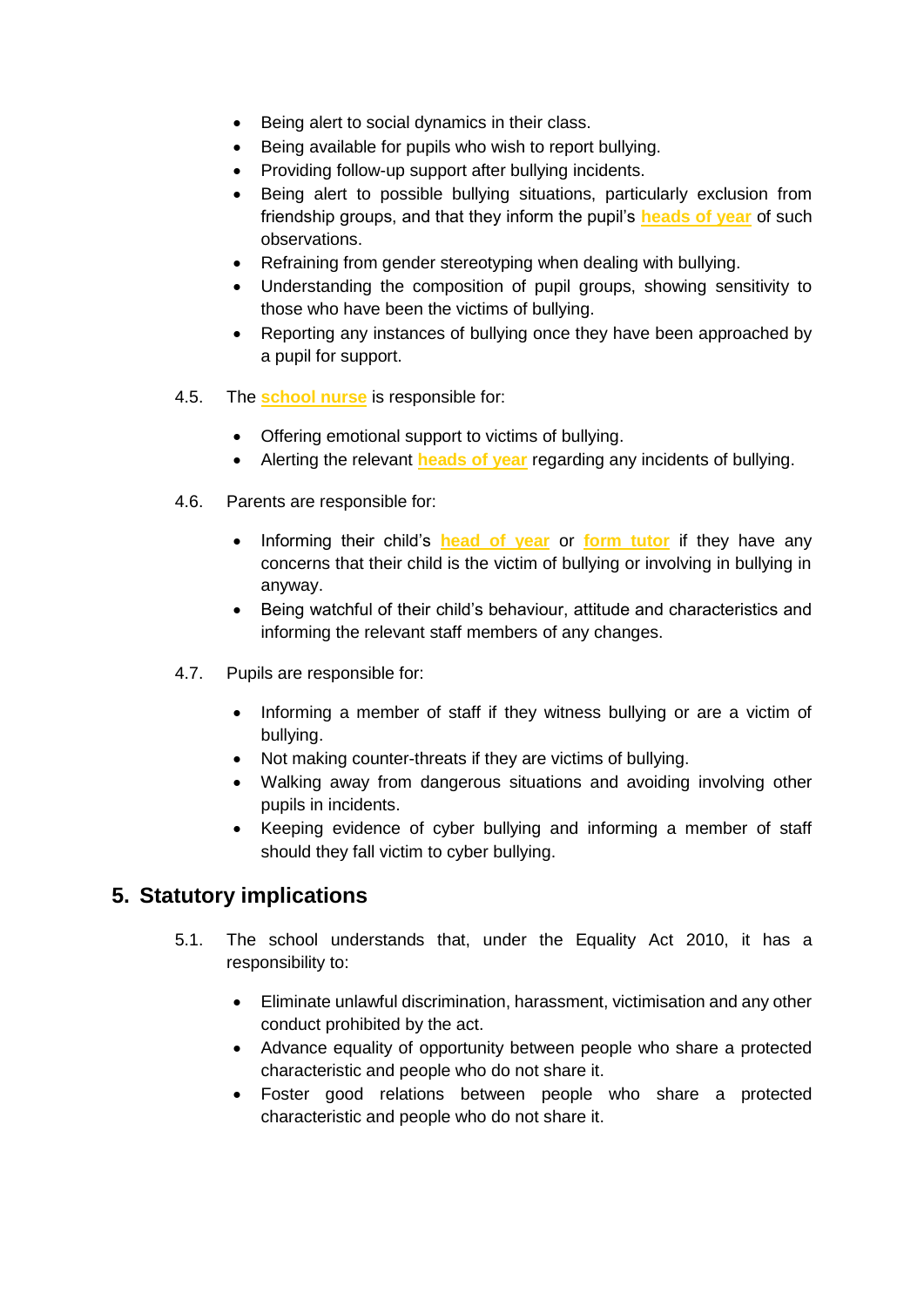- 5.2. The school understands that, under the Human Rights Act (HRA) 1998, it could have charges brought against it if it allows the rights of pupils to be breached by failing to take bullying seriously.
- 5.3. The **headteacher** will ensure that this policy complies with the HRA; the **headteacher** understands that they cannot do this without fully involving their teaching staff.
- 5.4. Although bullying itself is not a criminal offence, some types of harassment, threatening behaviour and/or communications may be considered criminal offences:
	- Under the Malicious Communications Act 1988, it is an offence for a person to electronically communicate with another person with the intent to cause distress or anxiety, or in a way which conveys a message which is indecent or grossly offensive, a threat, or contains information which is false and known or believed to be false by the sender.
	- The Protection from Harassment Act 1997 makes it an offence to knowingly pursue any course of conduct amounting to harassment.
	- Section 127 of the Communications Act 2003 makes it an offence to send. by means of a public electronic communications network, a message, or other matter, that is grossly offensive or of an indecent, obscene or menacing character. It is unlawful to disseminate defamatory information through any media, including internet sites.
	- Other forms of bullying which are illegal and should be reported to the police include: violence or assault, theft, repeated harassment or intimidation and hate crimes.

## <span id="page-7-0"></span>**6. Prevention**

- 6.1. The school clearly communicates a whole-school commitment to addressing bullying in the form of a written statement which is regularly promoted across the whole school.
- 6.2. All reported or investigated instances of bullying will be investigated by a member of staff.
- 6.3. Staff will encourage pupil cooperation and the development of interpersonal skills using group and pair work.
- 6.4. All types of bullying will be discussed as part of the RSE and health education curriculum, in line with the **RSE and Health Education Policy**.
- 6.5. Diversity, difference and respect for others is promoted and celebrated through various lessons.
- 6.6. Seating plans will be organised and altered in a way that prevents instances of bullying.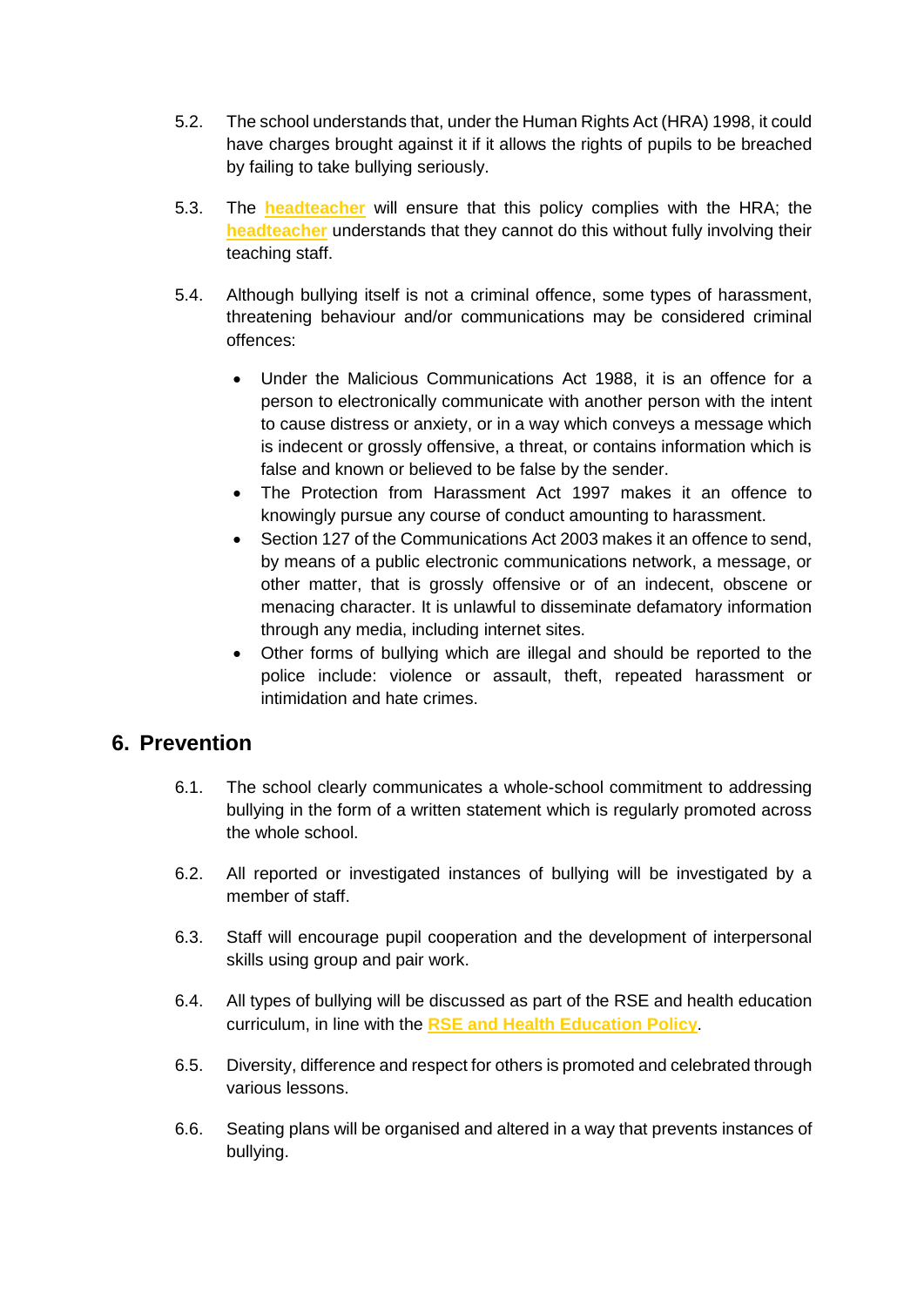- 6.7. Potential victims of bullying are placed in working groups with other pupils who do not abuse or take advantage of others.
- 6.8. Opportunities to extend friendship groups and interactive skills are provided through participation in special events, for example, drama productions, sporting activities and cultural groups.
- 6.9. All members of the school are made aware of this policy and their responsibilities in relation to it.
- 6.10. All staff members receive training on identifying and dealing with the different types of bullying.
- 6.11. A safe place, supervised by a teacher, is available for pupils to go to during free time if they feel threatened or wish to be alone.
- 6.12. The teacher supervising the area will speak to pupils to find out the cause of any problems and, ultimately, stop any form of bullying taking place.
- 6.13. Pupils deemed vulnerable,will meet with their **form tutor** on a **weekly** basis, where appropriate, to ensure any problems can be actioned quickly.
- 6.14. **Form tutors** will also offer an 'open door' policy allowing pupils to discuss any bullying, whether they are victims or have witnessed an incident.
- 6.15. Before a vulnerable pupil joins the school, the pupil's **form tutor** and the DSL will develop a strategy to prevent bullying from happening – this will include giving the pupil a buddy to help integrate them into the school.
- 6.16. The school will be alert to, and address, any mental health and wellbeing issues amongst pupils, as these can be a cause of bullying behaviour.
- 6.17. The school will be alert to instances of the sharing of indecent imagery of pupils amongst the school cohort, and will evaluate the whether the instance is part of normal sexual development or whether it presents a safeguarding concern; the latter instances will be managed in line with the **Child Protection and Safeguarding Policy**.
- 6.18. The school will ensure potential perpetrators are given support as required, so their educational, emotional and social development isn't negatively influenced by outside factors, e.g. mental health issues.

## <span id="page-8-0"></span>**7. Signs of bullying**

- 7.1. Staff will be alert to the following signs that may indicate a pupil is a victim of bullying:
	- Being frightened to travel to or from school
	- Asking to be driven to school
	- Unwillingness to attend school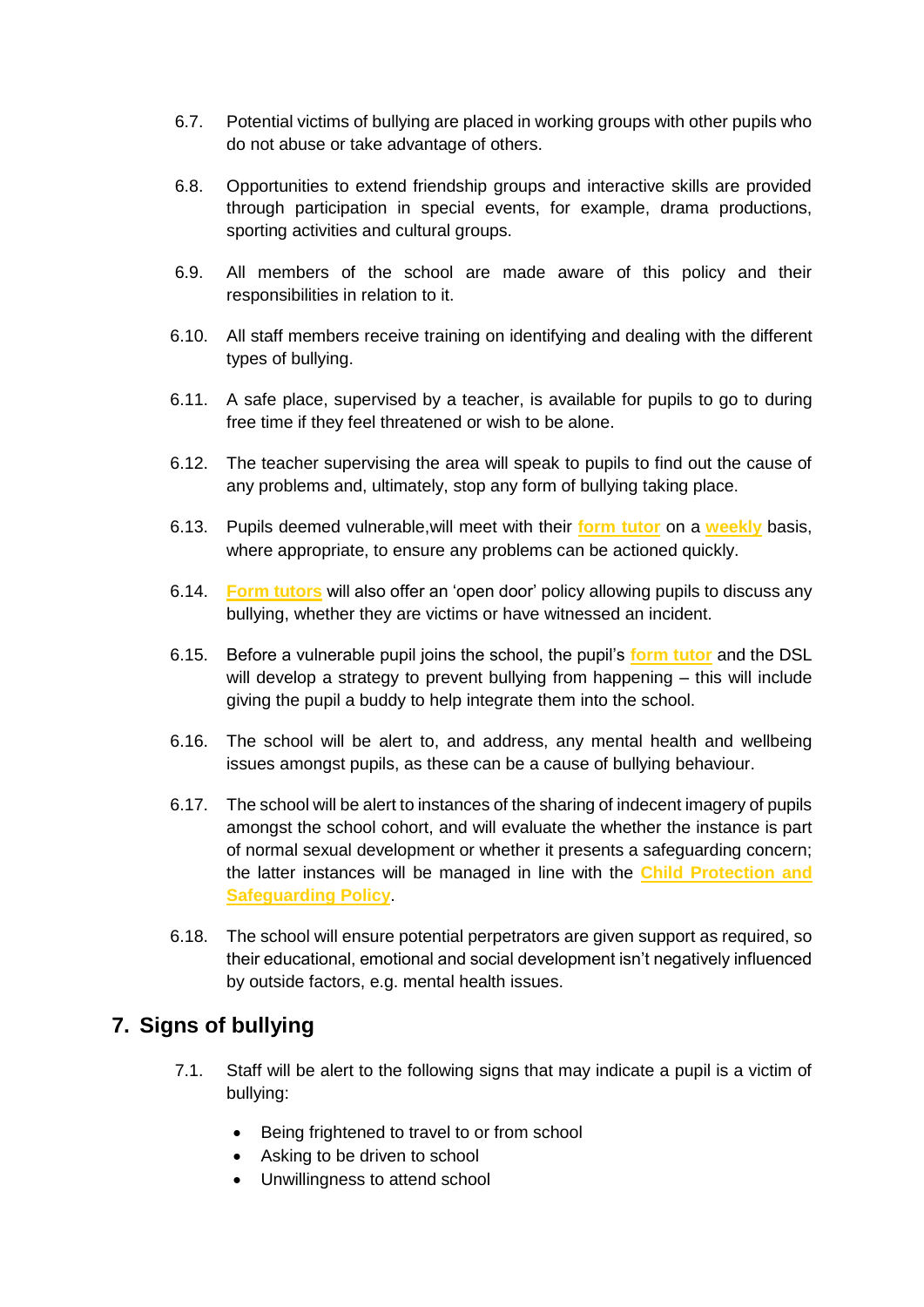- Truancy
- Becoming anxious or lacking confidence
- Saying that they feel ill in the morning
- Decreased involvement in school work
- Leaving school with torn clothes or damaged possessions
- Missing possessions
- Missing dinner money
- Asking for extra money or stealing
- Cuts or bruises
- Lack of appetite
- Unwillingness to use the internet or mobile devices
- Becoming agitated when receiving calls or text messages
- Lack of eye contact
- Becoming short tempered
- Change in behaviour and attitude at home
- 7.2. Although the signs outlined above may not be due to bullying, they may be due to deeper social, emotional or mental health issues, so are still worth investigating.
- 7.3. Pupils who display a significant number of these signs will be approached by a member of staff to determine the underlying issues causing this behaviour.
- 7.4. Staff will be aware of the potential factors that may indicate a pupil is likely to exhibit bullying behaviours, including, but not limited to, the following:
	- They have experienced mental health problems, which have led to them becoming more easily aggravated
	- They have been the victim of domestic abuse
	- Their academic performance has started to fall and they are showing signs of stress
- 7.5. If staff become aware of any factors that could lead to bullying behaviours, they will notify the pupil's **form tutor**, who will investigate the matter and monitor the situation.

# <span id="page-9-0"></span>**8. Staff principles**

- 8.1. The school will ensure that prevention is a prominent aspect of its anti-bullying vision.
- 8.2. Staff will treat reports of bullying seriously and they will not ignore signs of suspected bullying.
- 8.3. Unpleasantness from one pupil towards another will always be challenged and will never be ignored.
- 8.4. Staff will act immediately when they become aware of a bullying incident.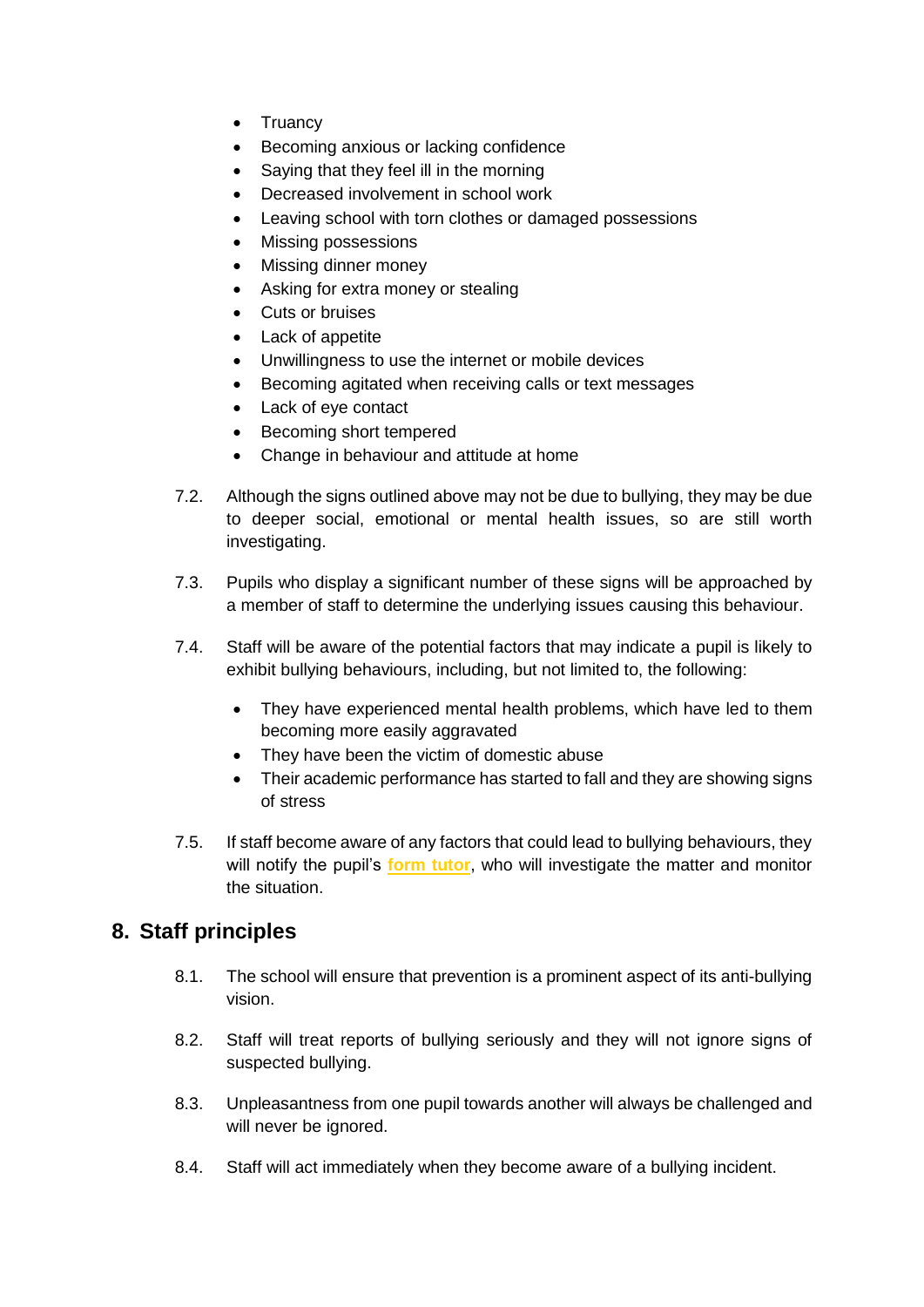- 8.5. Staff always respect pupils' privacy, and information about specific instances of bullying are not discussed with others, unless the pupil has given consent, or there is a safeguarding concern.
- 8.6. If a member of staff believes a pupil is in danger, e.g. of being hurt, they will inform the DSL immediately.
- 8.7. Follow-up support is given to both the victim and perpetrator in the months following an incident to ensure all bullying has stopped.

#### <span id="page-10-0"></span>**9. Preventing peer-on-peer sexual abuse**

- 9.1. The school has a zero-tolerance approach to all forms of peer-on-peer sexual abuse, including sexual harassment and sexual violence.
- 9.2. Sexual harassment refers to unwanted conduct of a sexual nature that occurs online or offline.
- 9.3. Sexual harassment violates a child's dignity and makes them feel intimidated, degraded or humiliated, and can create a hostile, sexualised or offensive environment. If left unchallenged, sexual harassment can create an atmosphere that normalises inappropriate behaviour and may lead to sexual violence.
- 9.4. Sexual violence refers to the three following offences:
	- **Rape**: A person (A) commits an offence of rape if he intentionally penetrates the vagina, anus or mouth of another person (B) with his penis, B does not consent to the penetration and A does not reasonably believe that B consents.
	- **Assault by Penetration**: A person (A) commits an offence if s/he intentionally penetrates the vagina or anus of another person (B) with a part of her/his body or anything else, the penetration is sexual, B does not consent to the penetration and A does not reasonably believe that B consents.
	- **Sexual Assault**: A person (A) commits an offence of sexual assault if s/he intentionally touches another person (B), the touching is sexual, B does not consent to the touching and A does not reasonably believe that B consents.
- 9.5. The school's **Child Protection and Safeguarding Policy** outlines our stance on addressing peer-on-peer sexual abuse, and the procedures in place will be adhered to if any instances of sexual harassment or sexual violence be uncovered.
- 9.6. To prevent peer-on-peer abuse and address the wider societal factors that can influence behaviour, the school will educate pupils about abuse, its forms and the importance of discussing any concerns and respecting others through the curriculum, assemblies and PSHE lessons.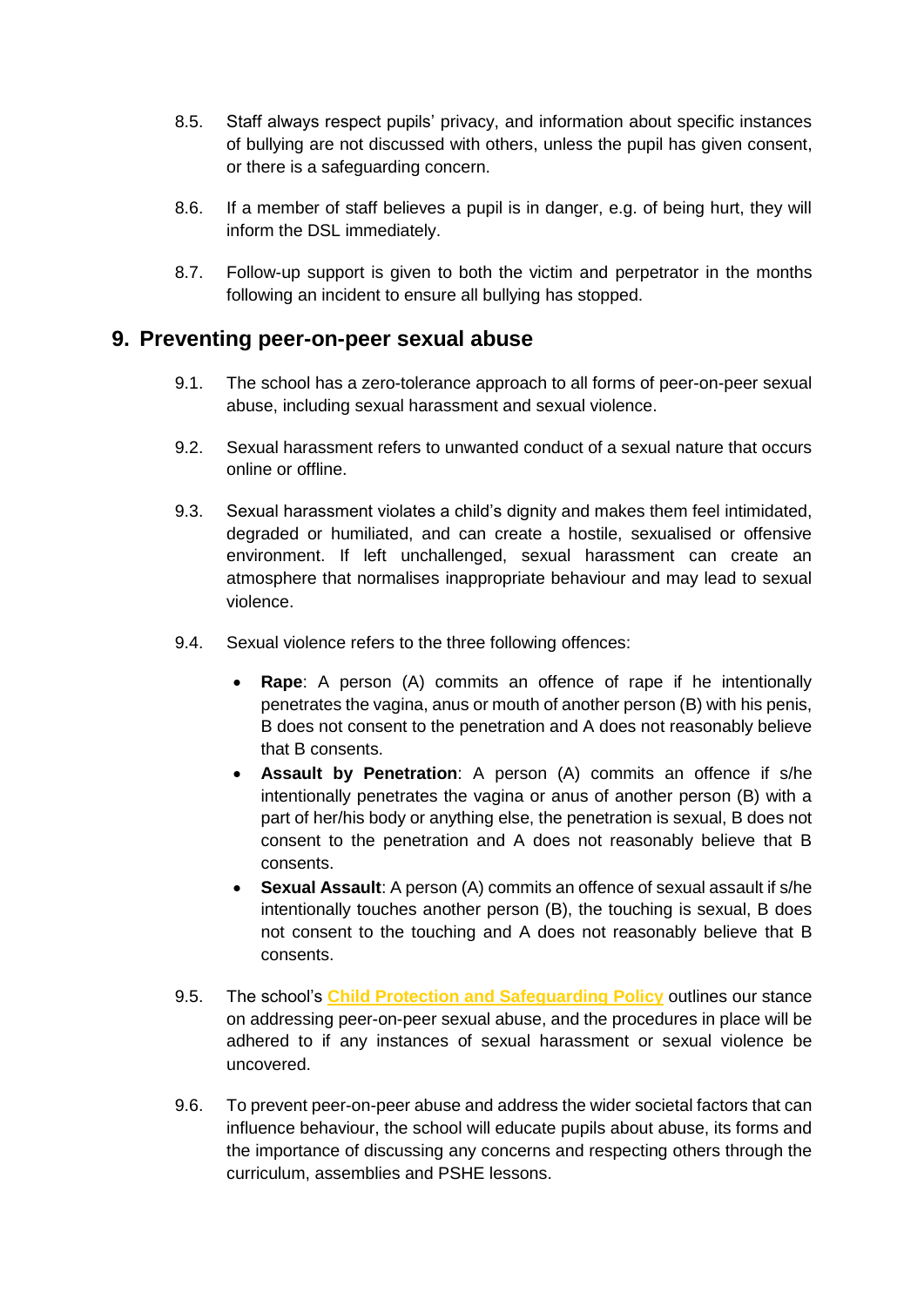- 9.7. The school will also ensure that pupils are taught about safeguarding, including online safety, as part of a broad and balanced curriculum in PSHE lessons, RSE and group sessions. Such content will be age and stage of development specific, and tackle issues such as the following:
	- Healthy relationships
	- Respectful behaviour
	- Gender roles, stereotyping and equality
	- Body confidence and self-esteem
	- Prejudiced behaviour
	- That sexual violence and sexual harassment is always wrong
	- Addressing cultures of sexual harassment
- 9.8. All staff will be aware that pupils of any age and sex are capable of abusing their peers and will never tolerate abuse as "banter" or "part of growing up".
- 9.9. All staff will be aware that peer-on-peer abuse can be manifested in many ways, including sexting and gender issues, such as girls being sexually touched or assaulted, and boys being subjected to hazing/initiation type of violence which aims to cause physical, emotional or psychological harm.
- 9.10. Where a pupil is found to have been involved in harmful sexual behaviour, the school will help the pupil to move forward from the incident by supporting them in adopting more positive behaviour patterns and attitudes.
- 9.11. All staff will be made aware of the heightened vulnerability of pupils with SEND, who are more likely to be abused than their peers.
- 9.12. Staff will not assume that possible indicators of abuse relate to the pupil's SEND and will always explore indicators further.
- 9.13. Staff will be aware that LGBTQ+ pupils are more likely to be targeted by their peers. In some cases, pupils who are perceived to be LGBTQ+, whether they are or not, can be just as vulnerable to abuse as LGBTQ+ pupils.
- 9.14. The school's response to sexual violence and sexual harassment between pupils of the same sex will be equally as robust as it is for incidents between pupils of the opposite sex.
- 9.15. Pupils will be made aware of how to raise concerns or make a report and how any reports will be handled – this includes the process for reporting concerns about friends or peers.
- 9.16. If a pupil has been harmed, is in immediate danger or is at risk of harm, a referral will be made to children's social care services (CSCS).

#### **Managing disclosures**

9.17. Victims will always be taken seriously, reassured, supported and kept safe.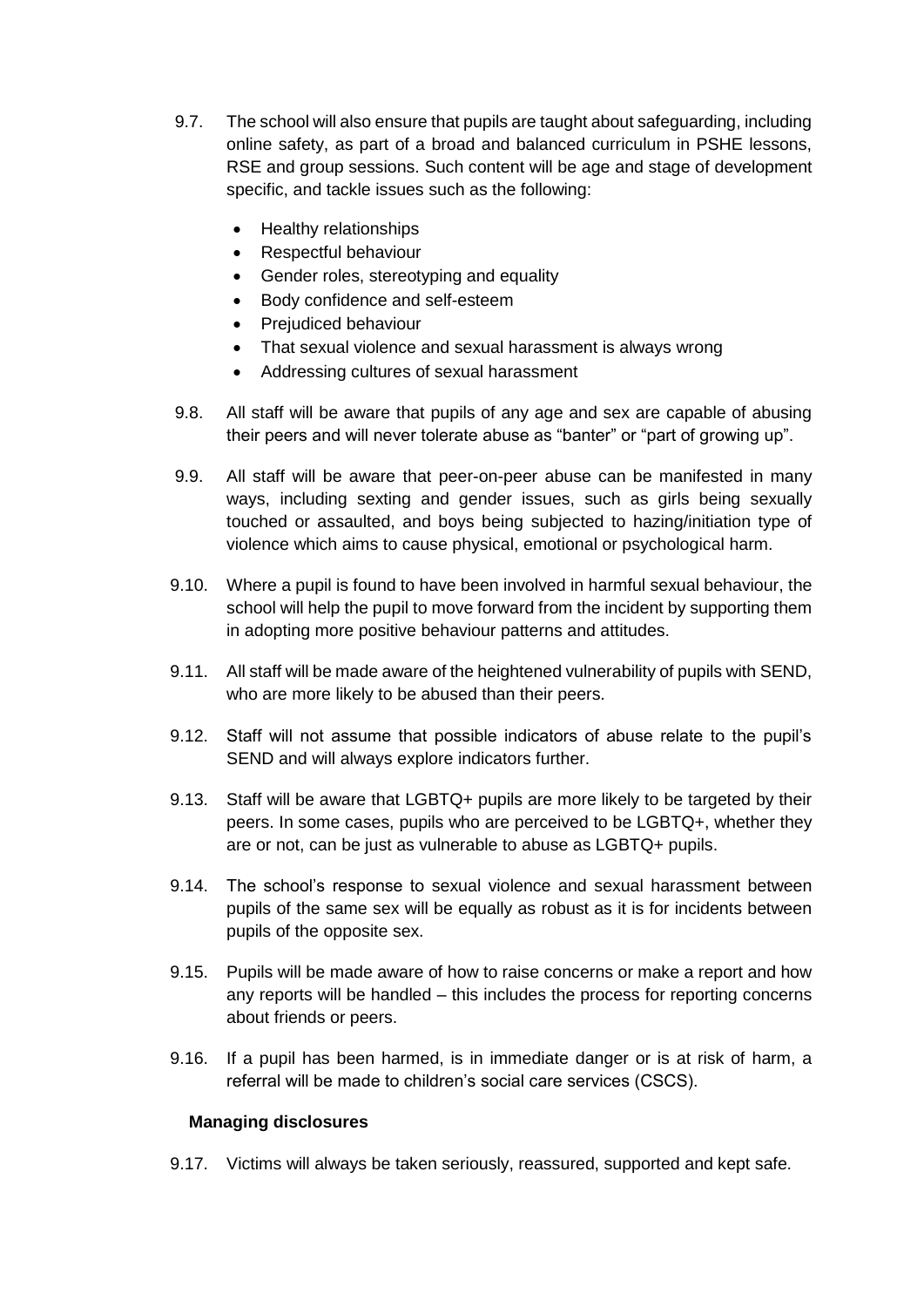- 9.18. Victims will never be made to feel like they are causing a problem or made to feel ashamed.
- 9.19. If a friend of a victim makes a report or a member of staff overhears a conversation, staff will act – they will never assume that someone else will deal with it. The basic principles remain the same as when a victim reports an incident; however, staff will consider why the victim has not chosen to make a report themselves and the discussion will be handled sensitively and with the help of CSCS where necessary.
- 9.20. If staff are in any doubt over how to handle an incident or report, they will speak to the DSL.
- 9.21. The DSL will be informed of any allegations of abuse against pupils with SEND. They will record the incident in writing and, working with the **SENCO**, decide what course of action is necessary, with the best interests of the pupil in mind at all times.

#### **Confidentiality**

- 9.22. The school will only engage with staff and agencies required to support the victim and/or be involved in any investigation.
- 9.23. If a victim asks the school not to tell anyone about the disclosure, the school will not make this promise.
- 9.24. Even without the victim's consent, the information may still be lawfully shared if it is in the public interest and protects children from harm.
- 9.25. The DSL will consider the following when making confidentiality decisions:
	- Parents will be informed unless it will place the victim at greater risk.
	- If a pupil is at risk of harm, is in immediate danger or has been harmed, a referral will be made to CSCS.
	- Rape, assault by penetration and sexual assaults are crimes reports containing any such crimes will be passed to the police.
- 9.26. More information regarding the school's stance on preventing peer-on-peer sexual abuse is available in our **Child Protection and Safeguarding Policy**.

#### <span id="page-12-0"></span>**10. Cyberbullying**

- 10.1. The school has a **Cyberbullying Policy** in place, which outlines the school's zero-tolerance approach to cyberbullying.
- 10.2. The school views cyberbullying with the same severity as any other form of bullying and will follow the sanctions set out in [section 12](#page-14-0) this policy if they become aware of any incidents.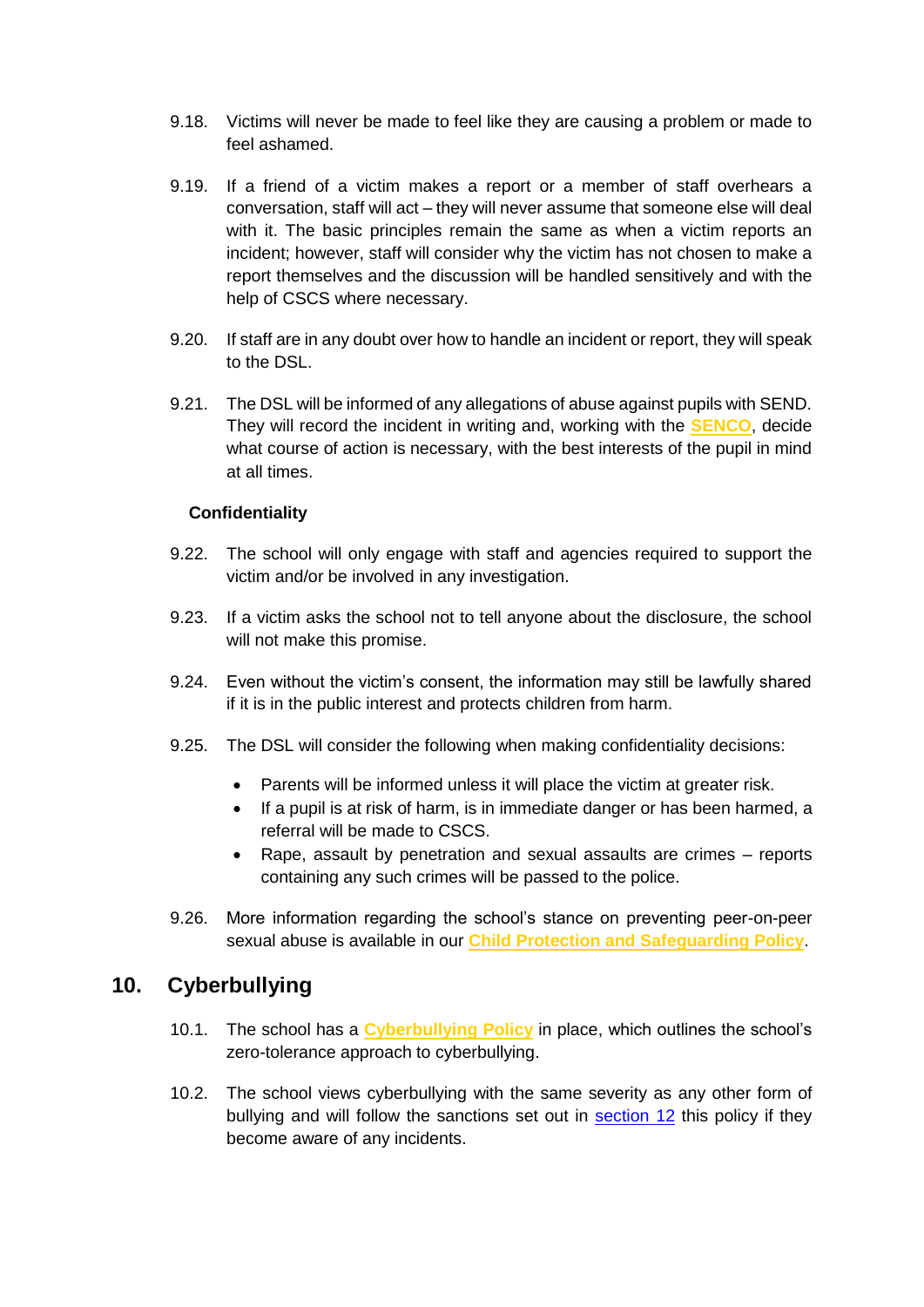- 10.3. The school will support pupils who have been victims of cyberbullying by holding formal and informal discussions with the pupil about their feelings and whether the bullying has stopped, in accordance with [section 13](#page-14-1) and [section](#page-15-0)  [14](#page-15-0) of this policy.
- 10.4. In accordance with the Education Act 2011, the school has the right to examine and delete files from pupils' personal devices, e.g. mobiles phones, where there is good reason to do so. This power applies to all schools and there is no need to have parental consent to search through a young person's mobile phone.
- 10.5. If an electronic device is confiscated by a member of staff, and there is reasonable ground to suspect that it contains evidence in relation to an offence, the device must be given to the police as soon as it is reasonably practicable.
- 10.6. If a staff member finds material that they do not suspect contains evidence in relation to an offence, the **headteacher** will decide whether it is appropriate to delete or retain the material as evidence of a breach of the relevant policies.
- 10.7. The school's **Searching, Screening and Confiscation Policy** will be followed at all times.

#### <span id="page-13-0"></span>**11. Procedures**

- 11.1. Minor incidents will be reported to the victim's **form tutor**, who investigates the incident, sets appropriate sanctions for the perpetrator and informs the **head of year** in **writing** of the incident and outcome.
- 11.2. When investigating a bullying incident, the following procedures are adopted:
	- The victim, alleged perpetrator and witnesses are all interviewed separately
	- Members of staff ensure that there is no possibility of contact between the pupils being interviewed, including electronic communication
	- If a pupil is injured, members of staff take the pupil immediately to the school nurse for a medical opinion on the extent of their injuries
	- A room is used that allows for privacy during interviews
	- A witness is used for serious incidents
	- If appropriate, the alleged perpetrator, the victim and witnesses, are asked to write down details of the incident; this may need prompting with questions from the member of staff to obtain the full picture
	- Premature assumptions are not made, as it is important not to be judgemental at this stage
	- Members of staff listen carefully to all accounts, being non-confrontational and not assigning blame until the investigation is complete
	- All concerned pupils are informed that they must not discuss the interview with other pupils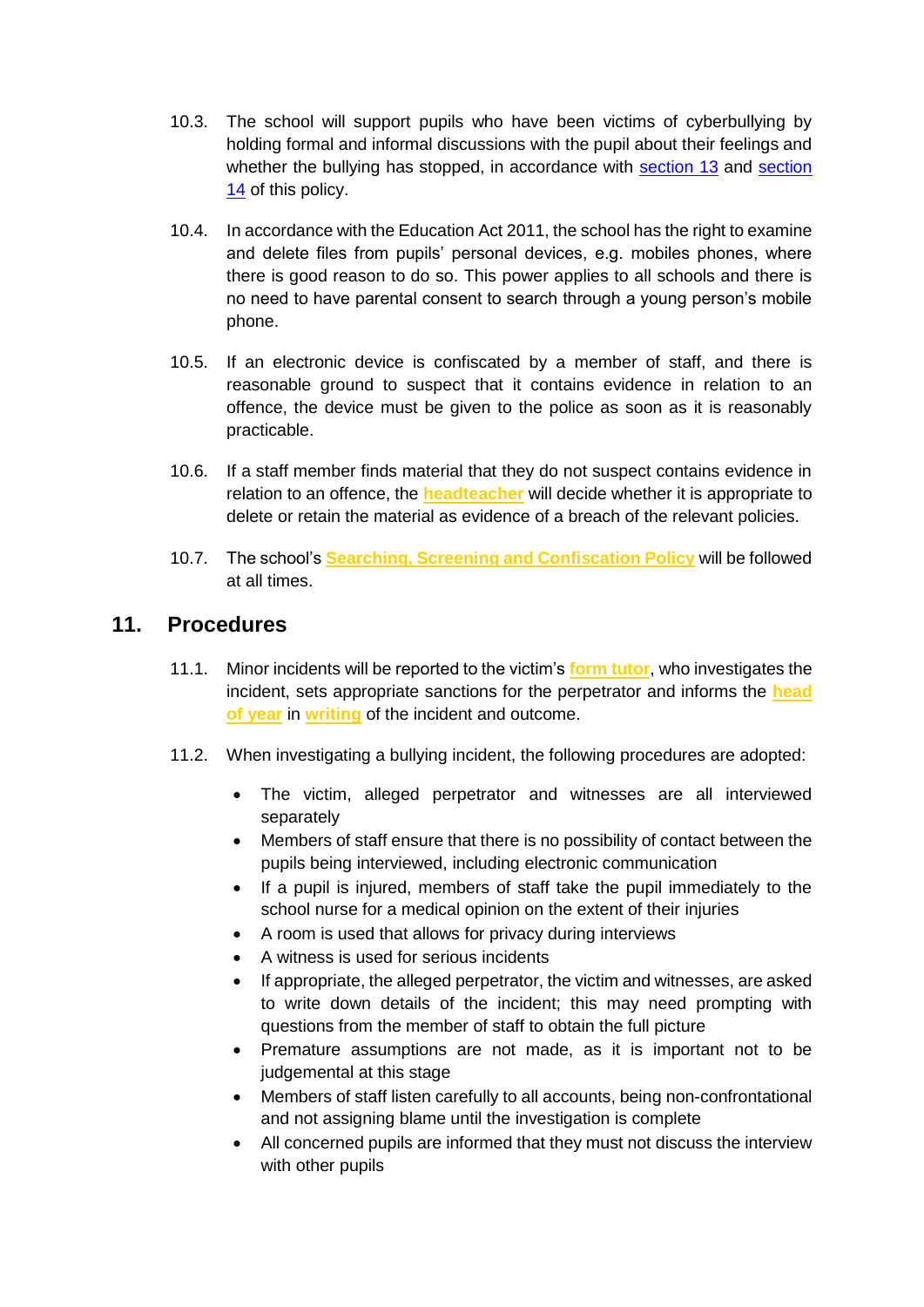11.3. Due to the potential for sexist, transphobic, sexual, etc bullying to be characterised by inappropriate sexual behaviour, staff members involved in dealing with the incident are required to consider whether there is a need for safeguarding processes to be implemented.

#### <span id="page-14-0"></span>**12. Sanctions**

- 12.1. If the **headteacher** is satisfied that bullying did take place, the pupil will be helped to understand the consequences of their actions and warned that there must be no further incidents.
- 12.2. The **headteacher** informs the pupil of the type of sanction to be used in this instance, e.g. detentions or service-based activities, and future sanctions if the bullying continues.
- 12.3. If possible, the **headteacher** will attempt reconciliation and will obtain a genuine apology from the perpetrator. This will either be in writing to the victim (and/or witnesses if appropriate), or face-to-face, but only with the victim's full consent. Discretion will be used here; victims will never feel pressured into a face-to-face meeting with the perpetrator.
- 12.4. The perpetrator is made to realise, by speaking **once per week** with their **form tutor**, that some pupils do not appreciate the distress they are causing, and that they should change their behaviour.
- 12.5. Parents are informed of bullying incidents and what action is being taken.
- 12.6. The **head of year** informally monitors the pupils involved over the next **halfterm**.

## <span id="page-14-1"></span>**13. Support**

- 13.1. For a month after the initial complaint of bullying, the **form tutor** will hold an informal discussion, on a **weekly** basis, to check whether the bullying has stopped.
- 13.2. The **head of year** holds a formal meeting, on a **monthly** basis, to check whether the bullying has stopped – these formal meetings will continue to take place **once a month** until the **head of year** and victim are confident the bullying has stopped.
- 13.3. If necessary, group dynamics will be broken up by members of staff by assigning places in classes.
- 13.4. The victim will be encouraged to tell a trusted adult in school if bullying is repeated.
- 13.5. The victim will be encouraged to broaden their friendship groups by joining lunchtime or after-school club or activity.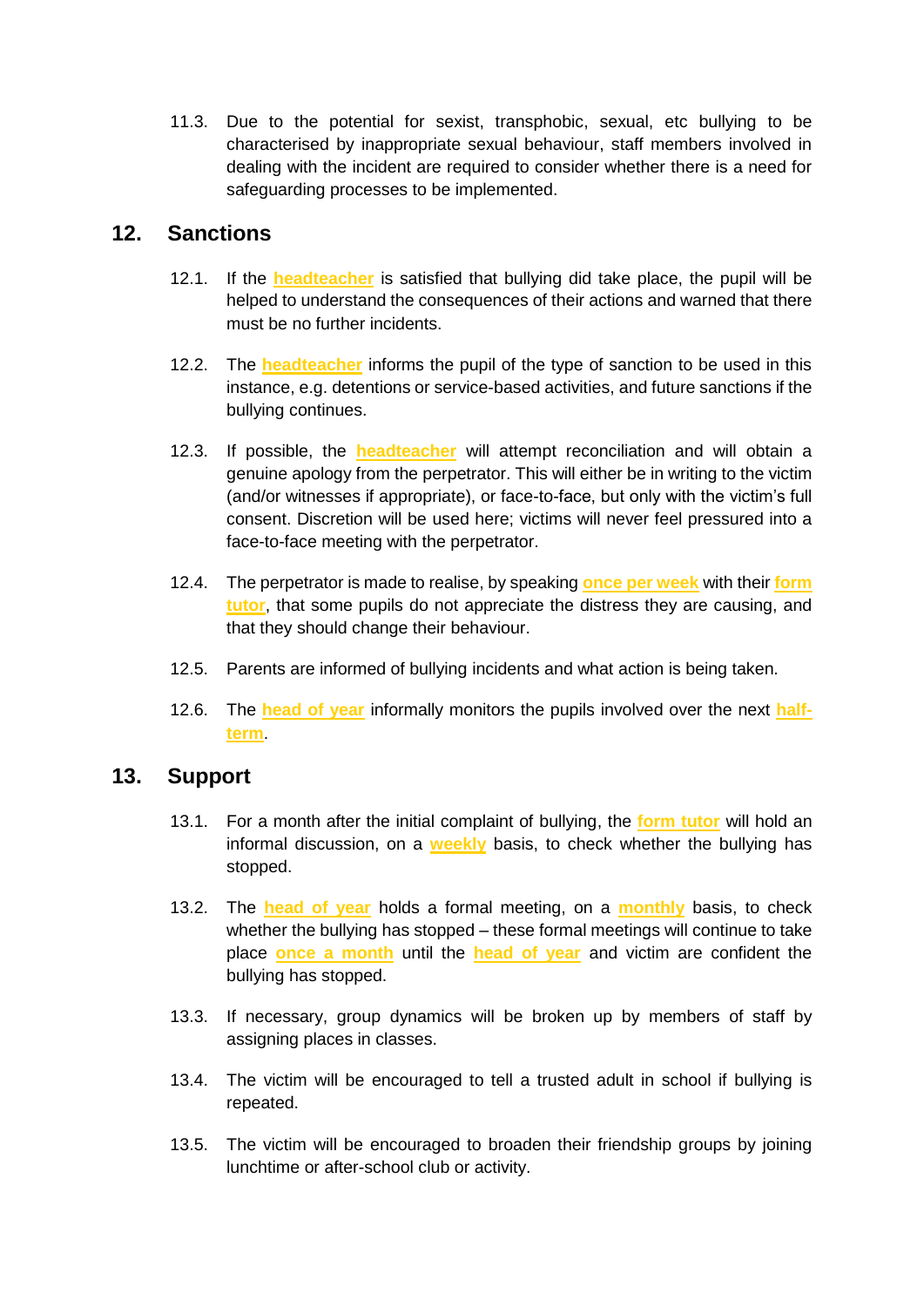- 13.6. The school, particularly the DSL, will work with the victim to build resilience, e.g. by offering emotional therapy.
- 13.7. The school will acknowledge that bullying may be an indication of underlying mental health issues. Perpetrators will be required to attend a mandatory counselling session, to assist with any underlying mental health or emotional wellbeing issues.
- 13.8. The school will work with the perpetrator regarding any underlying mental health or emotional wellbeing problems.

#### <span id="page-15-0"></span>**14. Follow-up support**

- 14.1. The progress of both the bully and the victim will be monitored by their **form tutors**.
- 14.2. One-on-one sessions to discuss how the victim and bully are progressing may be appropriate.
- 14.3. If appropriate, follow-up correspondence will be arranged with parents **one month** after the incident.
- 14.4. Pupils who have been bullied will be supported in the following ways:
	- Being listened to
	- Having an immediate opportunity to meet with their **head of year** or a member of staff of their choice
	- Being reassured
	- Being offered continued support
	- Being offered counselling, where appropriate
- 14.5. Pupils who have bullied others will be supported in the following ways:
	- Receiving a consequence for their actions
	- Being able to discuss what happened
	- Being helped to reflect on why they became involved
	- Being helped to understand what they did wrong and why they need to change their behaviour
	- Appropriate assistance from parents
- 14.6. Pupils who have been bullied will be assessed on a case-by-case basis and the DSL will, if necessary, refer the victim of bullying to CAMHS.
- 14.7. In cases where the effects of bullying are so severe that the pupil cannot successfully reintegrate back into the school, the **headteacher** and DSL will look to transfer the pupil to another mainstream school with the consent and involvement of the pupil's parents.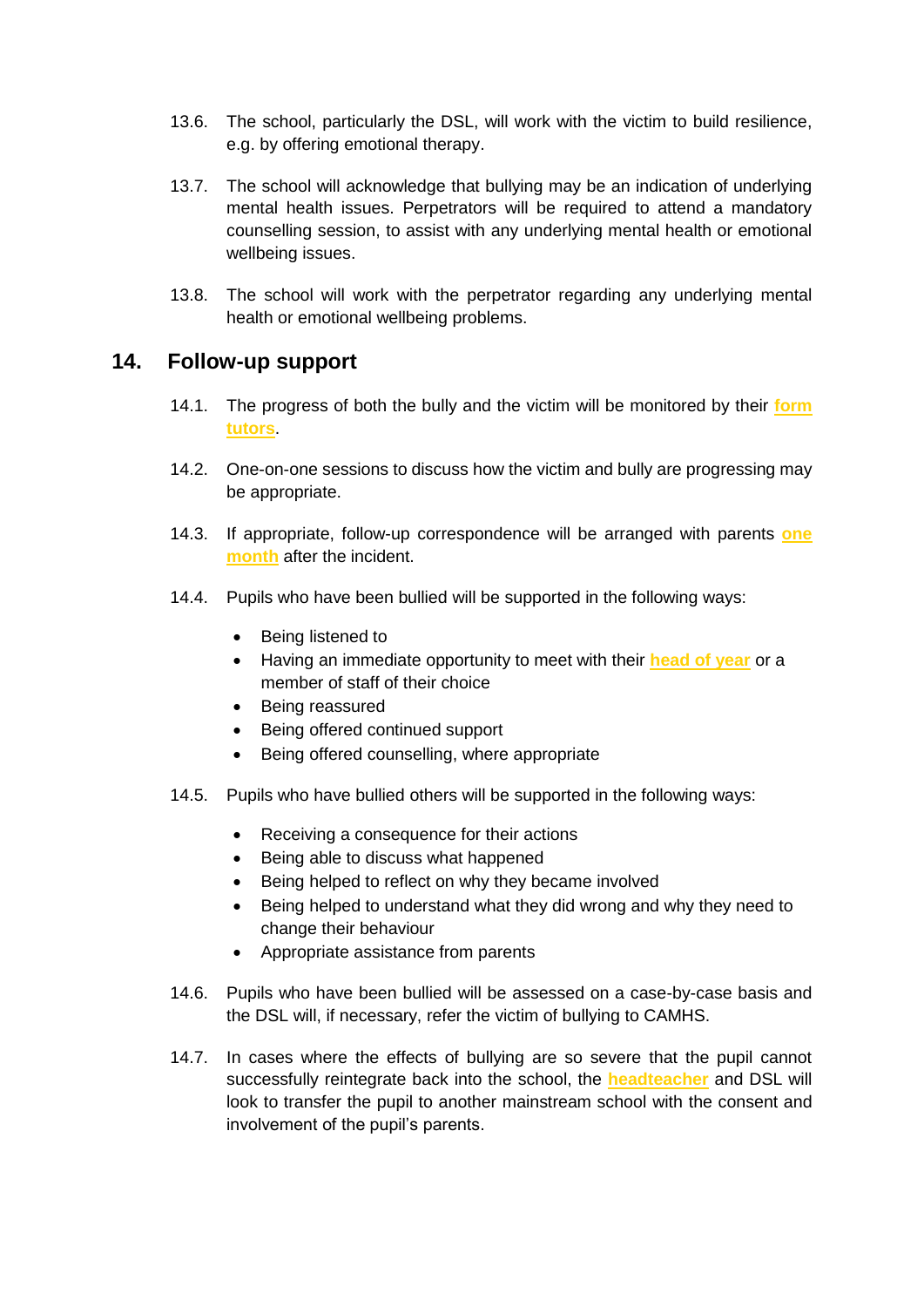14.8. Where a pupil who has been the victim of bullying has developed such complex needs that alternative provision is required, the pupil, their parents, the **headteacher** and DSL will meet to discuss the use of alternative provision.

# <span id="page-16-0"></span>**15. Bullying outside of school**

- 15.1. The **headteacher** has a specific statutory power to discipline pupils for poor behaviour outside of the school premises. Section 89(5) of the Education and Inspections Act 2006 gives the **headteacher** the power to regulate pupils' conduct when they are not on school premises, and therefore, not under the lawful charge of a school staff member.
- 15.2. Teachers have the power to discipline pupils for misbehaving outside of the school premises. This can relate to any bullying incidents occurring anywhere off the school premises, such as on school or public transport, outside the local shops, or in a town or village centre.
- 15.3. Where bullying outside school is reported to school staff, it will be investigated and acted upon.
- 15.4. In all cases of misbehaviour or bullying, members of staff can only discipline the pupil on school premises, or elsewhere when the pupil is under the lawful control of the member of staff, e.g. on a school trip.
- 15.5. The **headteacher** is responsible for determining whether it is appropriate to notify the police, or the anti-social behaviour coordinator, of the action taken against a pupil.
- 15.6. If the misbehaviour could be of a criminal nature, or poses a serious threat to a member of the public, the police will be informed.

#### <span id="page-16-1"></span>**16. Monitoring and review**

- 16.1. This policy is reviewed every **two** years by the **headteacher** and the **DSL**.
- 16.2. The scheduled review date for this policy is **March 2023**